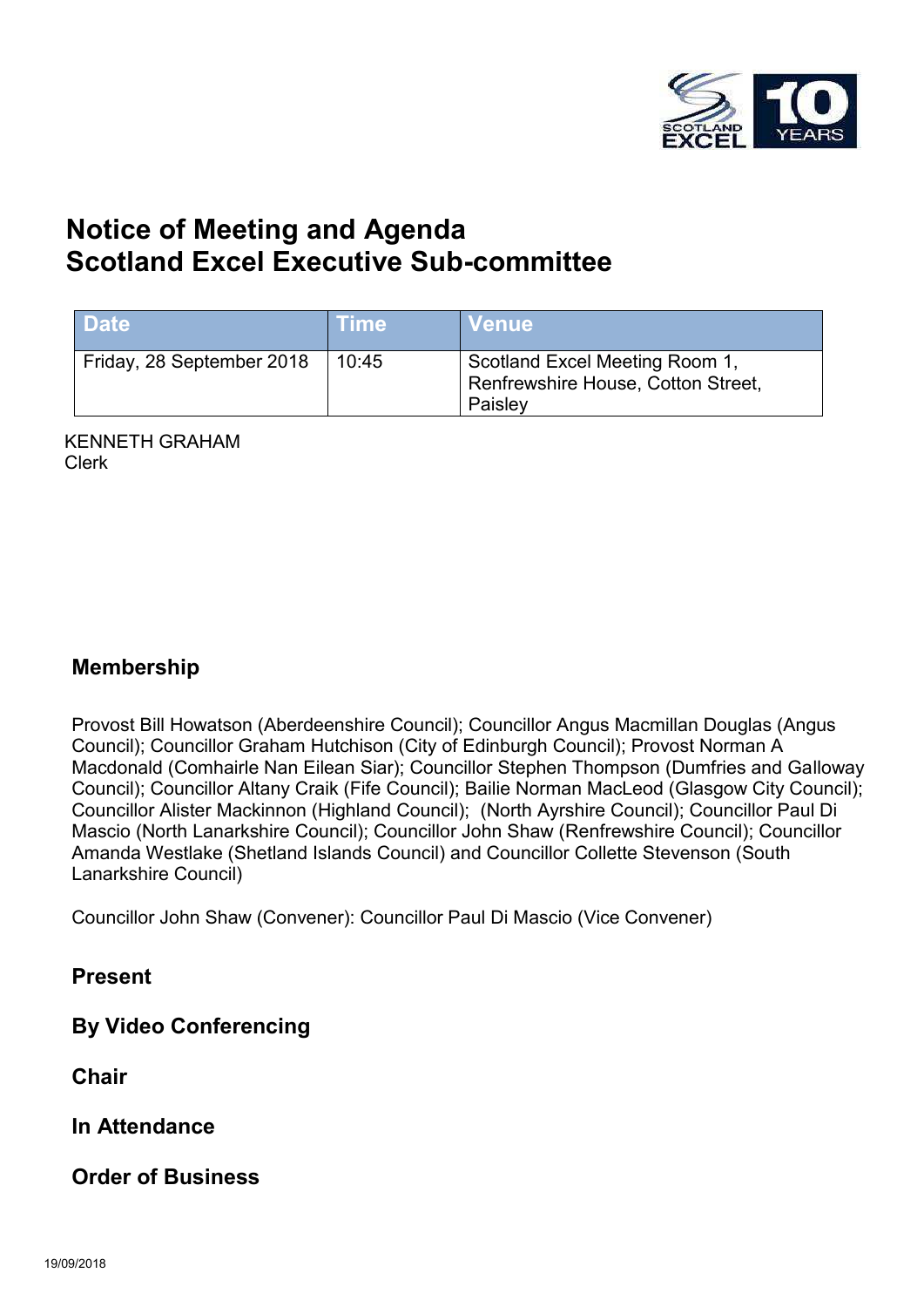#### **Minute**

**Revenue Budget Monitoring** 

**Audited Annual Accounts 2017/18** 

**Annual Audit Report 2017/18** 

**Contract for Approval: Asbestos Surveys, Removal and Disposal and** 

**Analytical Services** 

**Contract for Approval: Domestic Gas Boiler Maintenance** 

**Contract for Approval: Supply, Delivery and Installation of Commercial** 

**Catering Equipment** 

**Request for Associate Membership: Advice Direct Scotland** 

**Early Learning and Childcare and Procurement: Delivering the 1140 Hours**

#### **Update on the Contract Delivery Plan**

#### **Video Conferencing**

Should any member wish to participate using video conferencing please contact Lesley Jones on 0141 618 7444.

#### **Further Information**

This is a meeting which is open to members of the public.

A copy of the agenda and reports for this meeting will be available for inspection prior to the meeting at the Customer Service Centre, Renfrewshire House, Cotton Street, Paisley and online at <http://renfrewshire.cmis.uk.com/renfrewshire/CouncilandBoards.aspx> For further information, please either email [democratic-services@renfrewshire.gov.uk](mailto:democratic-services@renfrewshire.gov.uk) or telephone 0141 618 7112.

#### **Members of the Press and Public**

Members of the press and public wishing to attend the meeting should report to the customer service centre where they will be met and directed to the meeting.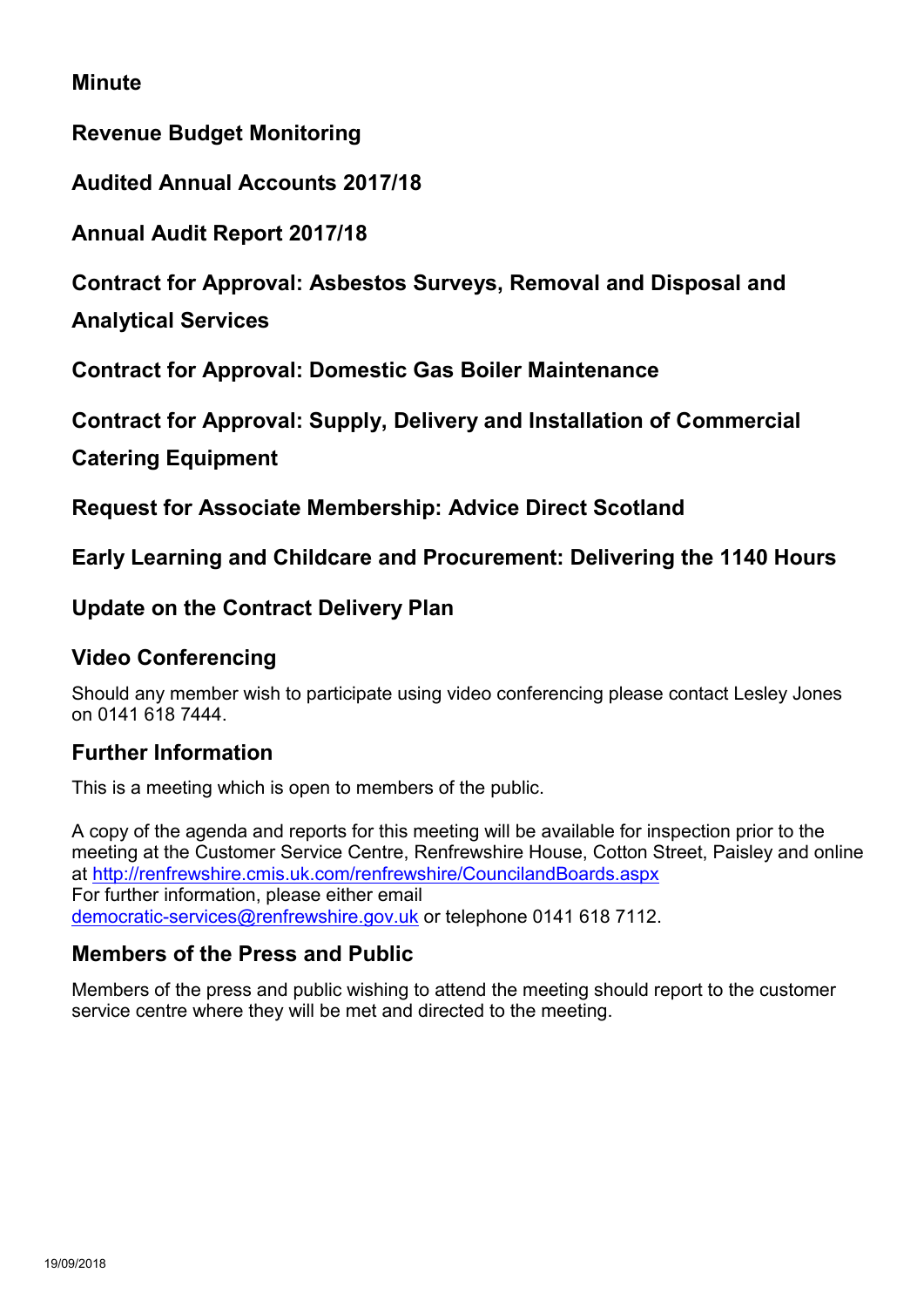### **Items of business**

## **Apologies**

Apologies from members.

#### **Declarations of Interest**

Members are asked to declare an interest in any item(s) on the agenda and to provide a brief explanation of the nature of the interest.

| $\mathbf 1$  | <b>Minute of the Executive Sub-committee</b>                                | $5 - 10$    |  |
|--------------|-----------------------------------------------------------------------------|-------------|--|
|              | Minute of meeting of the Executive Sub-committee held on 24 August<br>2018. |             |  |
| $\mathbf{2}$ | <b>Revenue Budget Monitoring Report</b>                                     | $11 - 12$   |  |
|              | Joint Report by Treasurer and Director of Scotland Excel.                   |             |  |
| 3(a)         | <b>Annual Audit Report 2017-18</b>                                          | $13 - 40$   |  |
|              | Report by Audit Scotland.                                                   |             |  |
| 3(b)         | <b>Audited Annual Accounts 2017-18</b>                                      | $41 - 78$   |  |
|              | Joint Report by Treasurer and Director of Scotland Excel.                   |             |  |
| 4            | <b>Contracts for Approval</b>                                               |             |  |
| 4(a)         | <b>Asbestos Surveys, Removal &amp; Disposal and Analytical</b>              |             |  |
|              | <b>Services</b>                                                             |             |  |
|              | Report by the Director of Scotland Excel.                                   |             |  |
| 4(b)         | <b>Domestic Gas Boiler Maintenance</b>                                      | 79 - 94     |  |
|              | Report by the Director of Scotland Excel.                                   |             |  |
| 4(c)         | <b>Supply, Delivery &amp; Installation of Commercial Catering</b>           | $95 - 104$  |  |
|              | <b>Equipment</b>                                                            |             |  |
|              | Report by the Director of Scotland Excel.                                   |             |  |
| 5            | <b>Request for Associate Membership - Advice Direct</b>                     | $105 - 106$ |  |
|              | <b>Scotland</b>                                                             |             |  |
|              | Report by the Director of Scotland Excel.                                   |             |  |
| 6            | <b>Early Years and Childcare</b>                                            | $107 - 110$ |  |
|              | Report by the Director of Scotland Excel.                                   |             |  |
| 7            | <b>Contract Delivery Plan Update</b>                                        | 111 - 116   |  |
|              | Report by the Director of Scotland Excel.                                   |             |  |